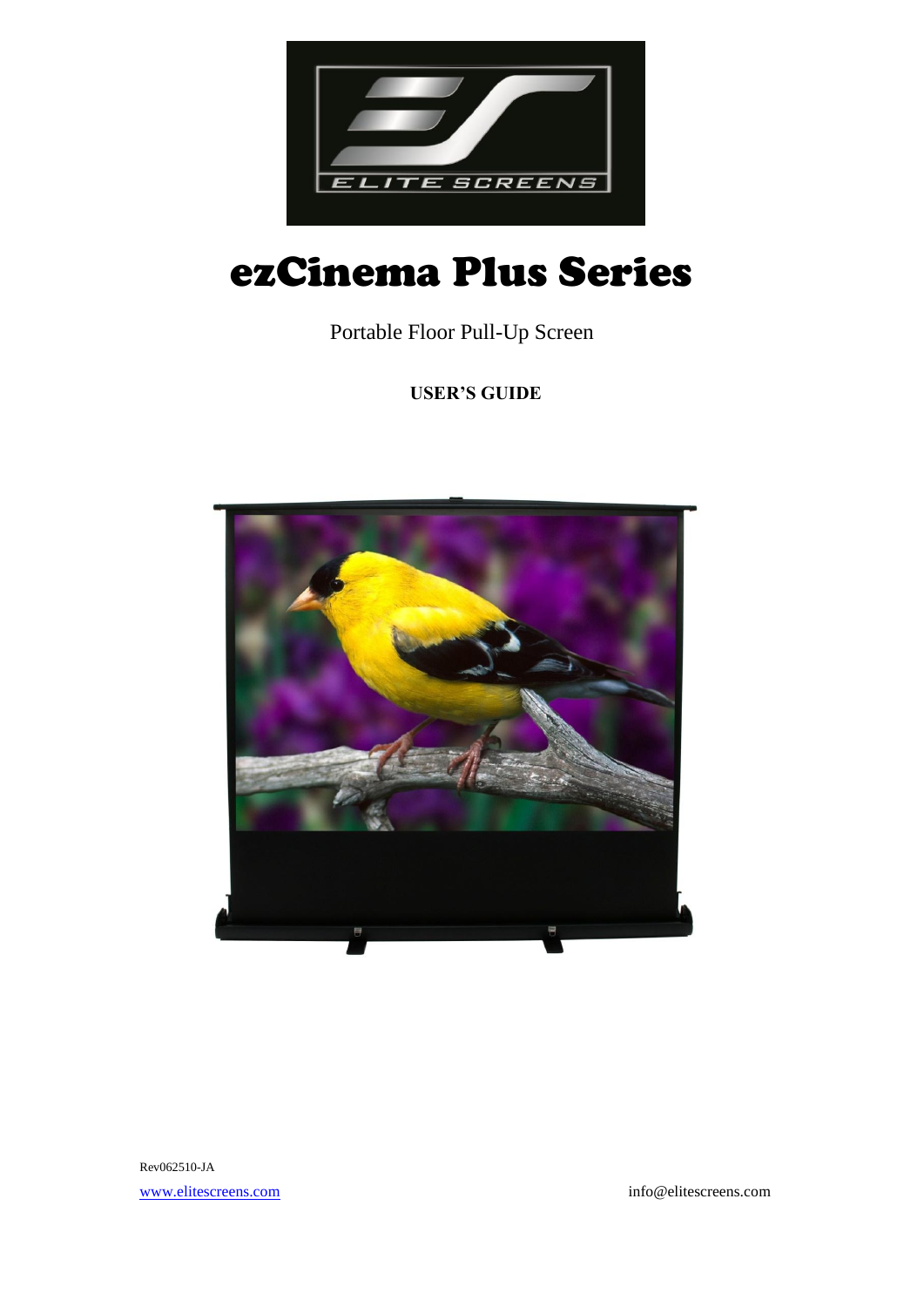# **Precautions:**



Warning! Screen damage can result from operational errors if the enclosed precautions are not followed.



In accordance with practicing home fire safety and avoiding screen damage, do not place the screen near or beside a fireplace or high

temperature objects such as a gas stove, BBQ or heater.



Place the screen beyond the reach of children.



Fig. 1 Fig. 2



# Parts Identification



*\*Note: The Flex Bar is a feature designed to evenly distribute the tension of the screen out to the sides. The Flex Bar is designed to "bow" out from the Top Support Bar. It may bow out a few inches depending on the size of the screen. (Fig.3)*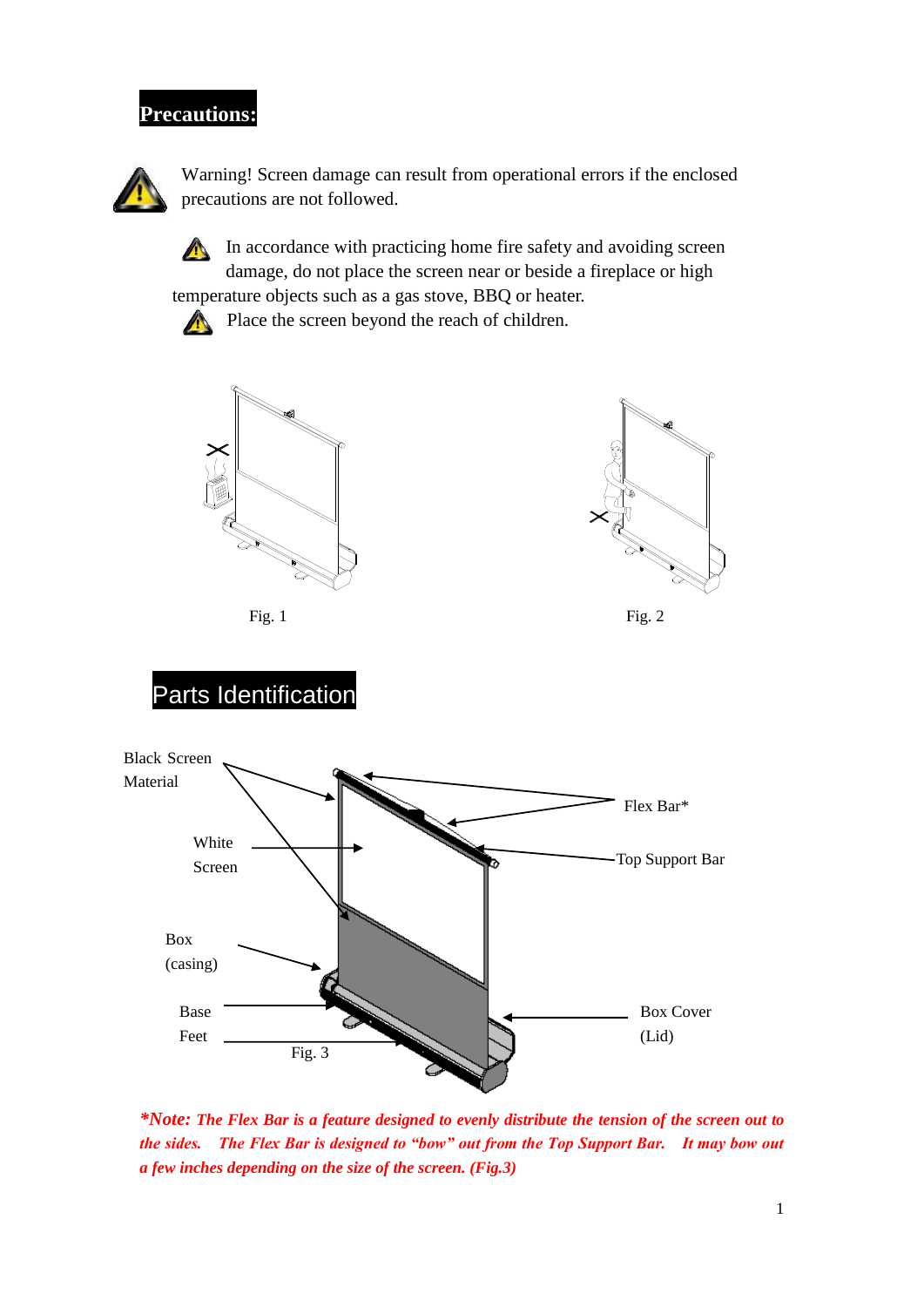### **Setting up the Screen**

#### **Installation**

The screen should be installed in an area free of very strong wind and away from any fire activity such as a heater, BBQ grill or fireworks display.

#### **1. Extend base feet:**

Locate the base feet on the bottom of the box at each end and rotate them until they form right angles.



#### **2. Open the box cover:**

Unlatch the buckles at both ends of the box and open the box cover.



#### **3. Pulling up the screen:**

Carefully lift the screen by its handle and stop at the desired height position. The screen's "scissor back" spring configuration will support it.



*Note: The screen will only stop shortly after the bottom black rise has been exposed.*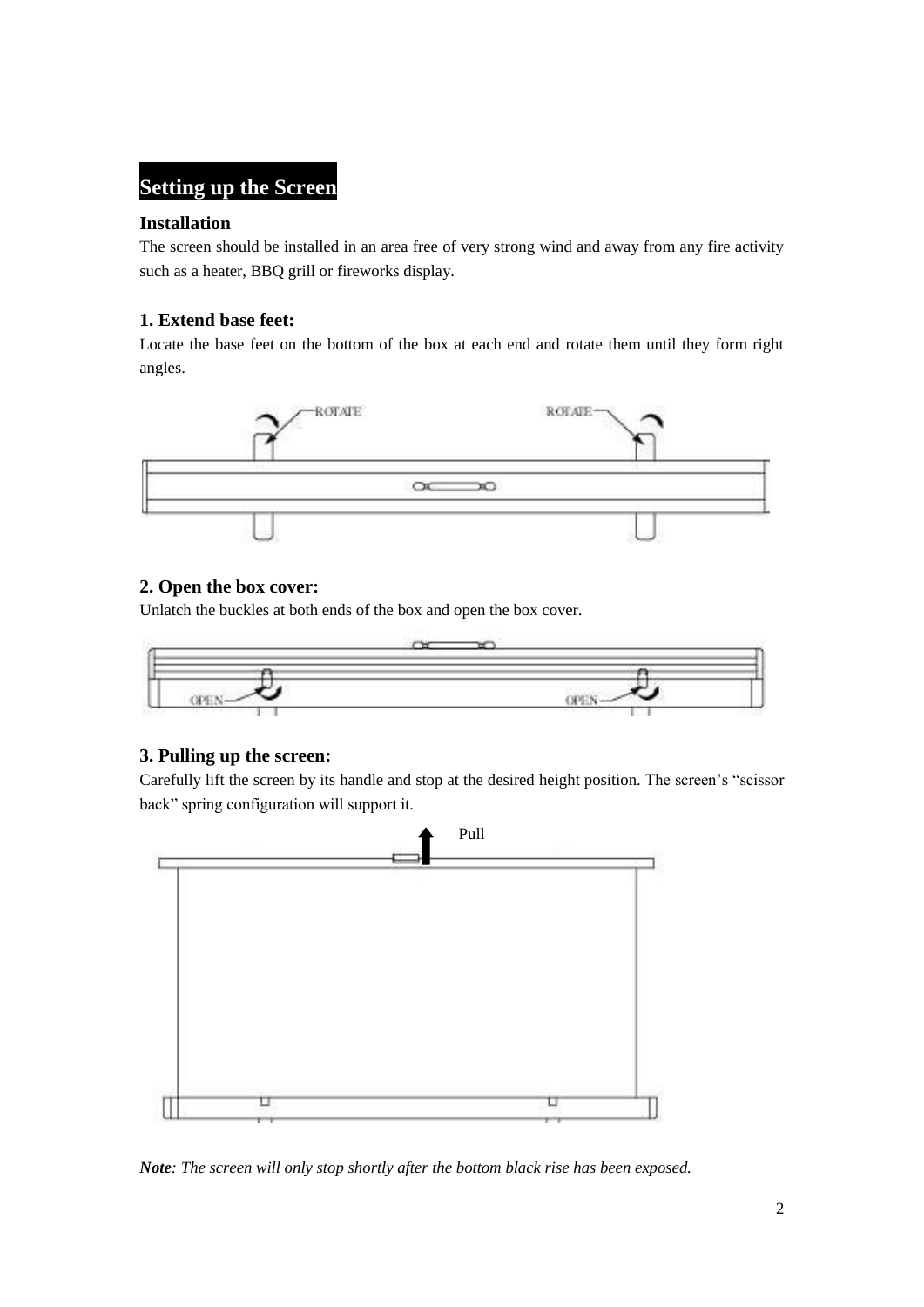#### **Putting screen away**

#### **1. Retract the screen into case:**

Press the screen's handle slowly in a downward motion and allow the screen to retract back gently into the housing.



#### **2. Closing it up:**

Snap the buckles into place at both ends and verify that the screen's box is closed securely.



#### **3. Draw the base feet back:**

Slightly lift one end of the box at a time and rotate the two feet on the bottom of the box until they are in parallel alignment with the box.

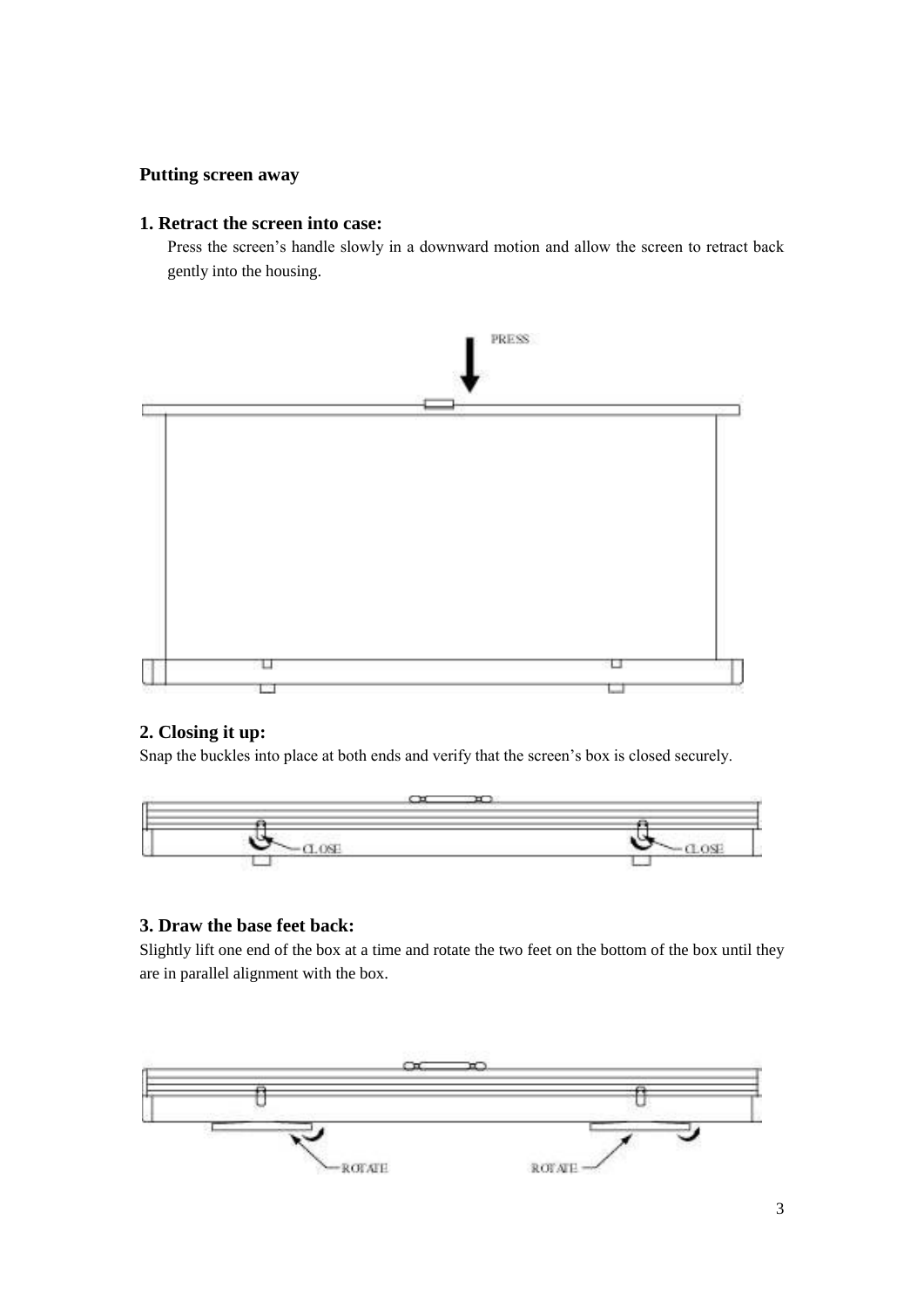#### **4. Storing the screen:**

The recommended place for storage would be a corner spot or in a closet, but the ultimate choice is up to you.



#### **The following points should be noted to assure the sound performance of the screen.**

- 1. Never use your hand to touch the screen surface.
- 2. Never scrabble on the screen.
- 3. Don't touch the screen with hard or sharp objects.
- 4. Please use clean cotton cloth or soft dust brush to remove dust particles from the screen.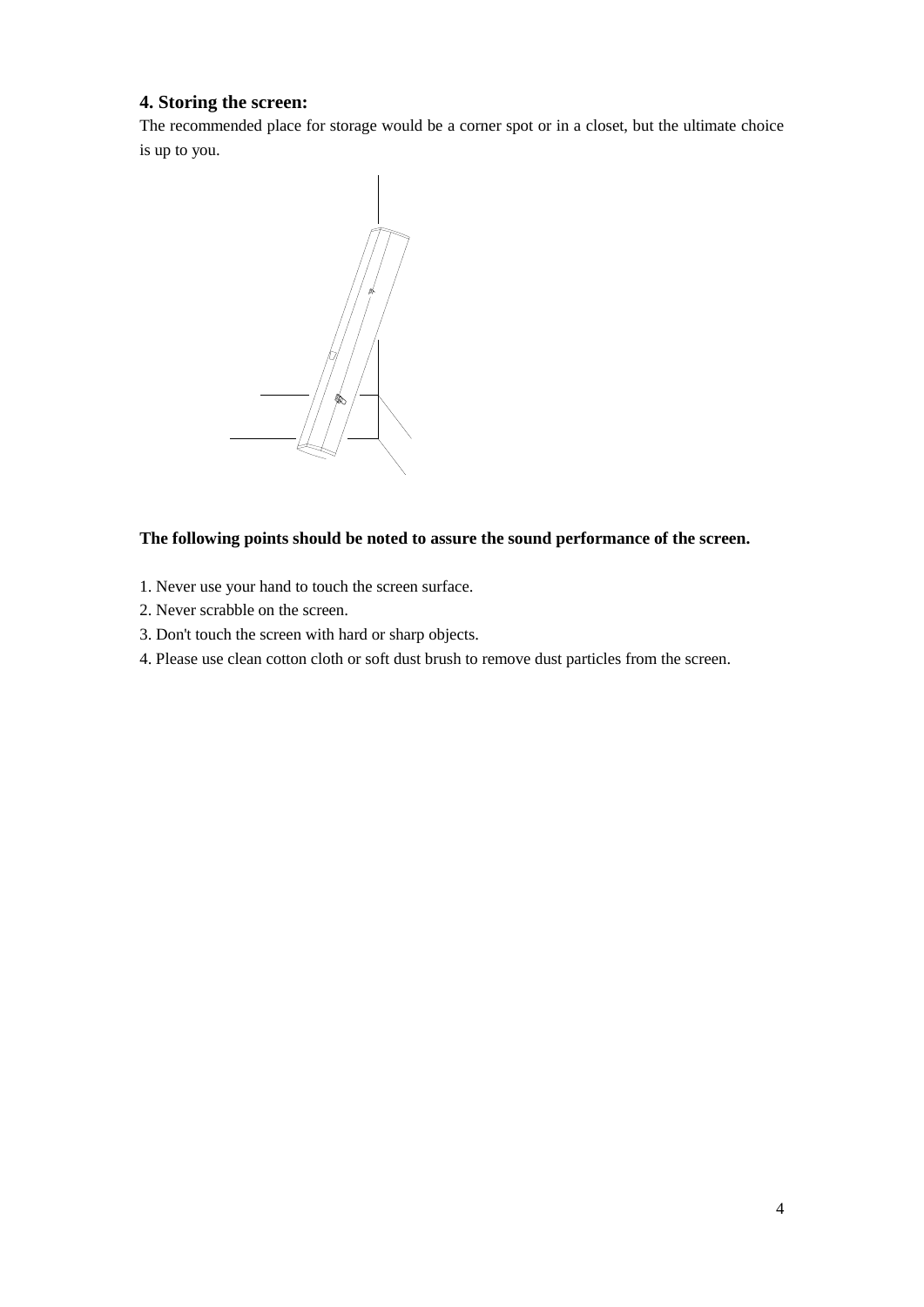## **ezCinema Plus Series Dimensions Table**

| Unit: mm     |                                                       |                       |                                       |                                     |                                                     |                                        |                                        |                                      |           |                              |                             |                      |
|--------------|-------------------------------------------------------|-----------------------|---------------------------------------|-------------------------------------|-----------------------------------------------------|----------------------------------------|----------------------------------------|--------------------------------------|-----------|------------------------------|-----------------------------|----------------------|
| <b>Model</b> | <b>Diagonal</b><br><b>Size/Aspect</b><br><b>Ratio</b> | Case<br>Length<br>(A) | <b>Screen</b><br><b>Width</b><br>(A1) | <b>View</b><br><b>Width</b><br>(A2) | <b>Upper</b><br><b>Scroll Bar</b><br>Length<br>(A3) | <b>Overall</b><br><b>Height</b><br>(B) | <b>Screen</b><br><b>Height</b><br>(B1) | <b>View</b><br><b>Height</b><br>(B2) | <b>B3</b> | Case<br><b>Height</b><br>(D) | Case<br><b>Width</b><br>(C) | N.W.<br>(KGS)        |
| F60XWV1      | 60''(4:3)                                             | 1410.0                | 1269.0                                | 1219.0                              | 1380.0                                              | 2028.3                                 | 1892.3                                 | 914.4                                | 890.0     | 95.0                         | 118.0                       | 7.9                  |
| F84XWV1      | 84''(4:3)                                             | 1891.0                | 1757.0                                | 1707.0                              | 1861.0                                              | 2102.0                                 | 1966.0                                 | 1280.2                               | 670.0     | 95.0                         | 118.0                       | 9.6                  |
| F100XWV1     | 100''(4:3)                                            | 2224.0                | 2082.0                                | 2032.0                              | 2194.0                                              | 2447.4                                 | 2311.4                                 | 1524.0                               | 492.0     | 95.0                         | 118.0                       | 10.8                 |
| F74XWH1      | 74"(16:9)                                             | 1829.0                | 1688.0                                | 1638.0                              | 1799.0                                              | 1969.9                                 | 1833.9                                 | 919.5                                | 924.0     | 95.0                         | 118.0                       | 9.1                  |
| F84XWH1      | 84"(16:9)                                             | 2041.0                | 1910.0                                | 1860.0                              | 2011.0                                              | 2071.5                                 | 1935.5                                 | 995.7                                | 873.0     | 95.0                         | 118.0                       | 9.7                  |
| F100XWH1     | 100''(16:9)                                           | 2399.0                | 2264.0                                | 2214.0                              | 2369.0                                              | 2091.8                                 | 1955.8                                 | 1244.6                               | 1076.0    | 95.0                         | 118.0                       | 11.0                 |
| F95XWS1      | 95''(1:1)                                             | 1891.0                | 1756.0                                | 1706.0                              | 1861.0                                              | 2503.3                                 | 2367.3                                 | 1706.9                               | 619.0     | 95.0                         | 118.0                       | 9.8                  |
|              |                                                       |                       |                                       |                                     |                                                     |                                        |                                        |                                      |           |                              |                             |                      |
| Unit: Inch   |                                                       |                       |                                       |                                     |                                                     |                                        |                                        |                                      |           |                              |                             |                      |
| <b>Model</b> | <b>Diagonal</b><br><b>Size/Aspect</b><br><b>Ratio</b> | Case<br>Length<br>(A) | <b>Screen</b><br><b>Width</b><br>(A1) | <b>View</b><br><b>Width</b><br>(A2) | <b>Upper</b><br><b>Scroll Bar</b><br>Length<br>(A3) | <b>Overall</b><br><b>Height</b><br>(B) | <b>Screen</b><br><b>Height</b><br>(B1) | <b>View</b><br><b>Height</b><br>(B2) | <b>B3</b> | Case<br><b>Height</b><br>(D) | Case<br><b>Width</b><br>(C) | <b>N.W.</b><br>(LES) |
| F60XWV1      | 60''(4:3)                                             | 55.5                  | 50.0                                  | 48.0                                | 54.3                                                | 79.9                                   | 74.5                                   | 36.0                                 | 35.0      | 3.7                          | 4.6                         | 17.5                 |
| F84XWV1      | 84''(4:3)                                             | 74.4                  | 69.2                                  | 67.2                                | 73.3                                                | 82.8                                   | 77.4                                   | 50.4                                 | 26.4      | 3.7                          | 4.6                         | 21.0                 |
| F100XWV1     | $100^{\circ}(4:3)$                                    | 87.6                  | 82.0                                  | 80.0                                | 86.4                                                | 96.4                                   | 91.0                                   | 60.0                                 | 19.4      | 3.7                          | 4.6                         | 23.7                 |
| F74XWH1      | 74"(16:9)                                             | 72.0                  | 66.5                                  | 64.5                                | 70.8                                                | 77.6                                   | 72.2                                   | 36.2                                 | 36.4      | 3.7                          | 4.6                         | 20.1                 |
| F84XWH1      | 84"(16:9)                                             | 80.4                  | 75.2                                  | 73.2                                | 79.2                                                | 81.6                                   | 76.2                                   | 39.2                                 | 34.4      | 3.7                          | 4.6                         | 21.3                 |
| F100XWH1     | 100''(16:9)                                           | 94.4                  | 89.1                                  | 87.2                                | 93.3                                                | 82.4                                   | 77.0                                   | 49.0                                 | 42.4      | 3.7                          | 4.6                         | 24.2                 |

\*Measurement dimensions are intended as a reference only and subject to change without notice. Note: Data Error may be  $\pm 1$ "